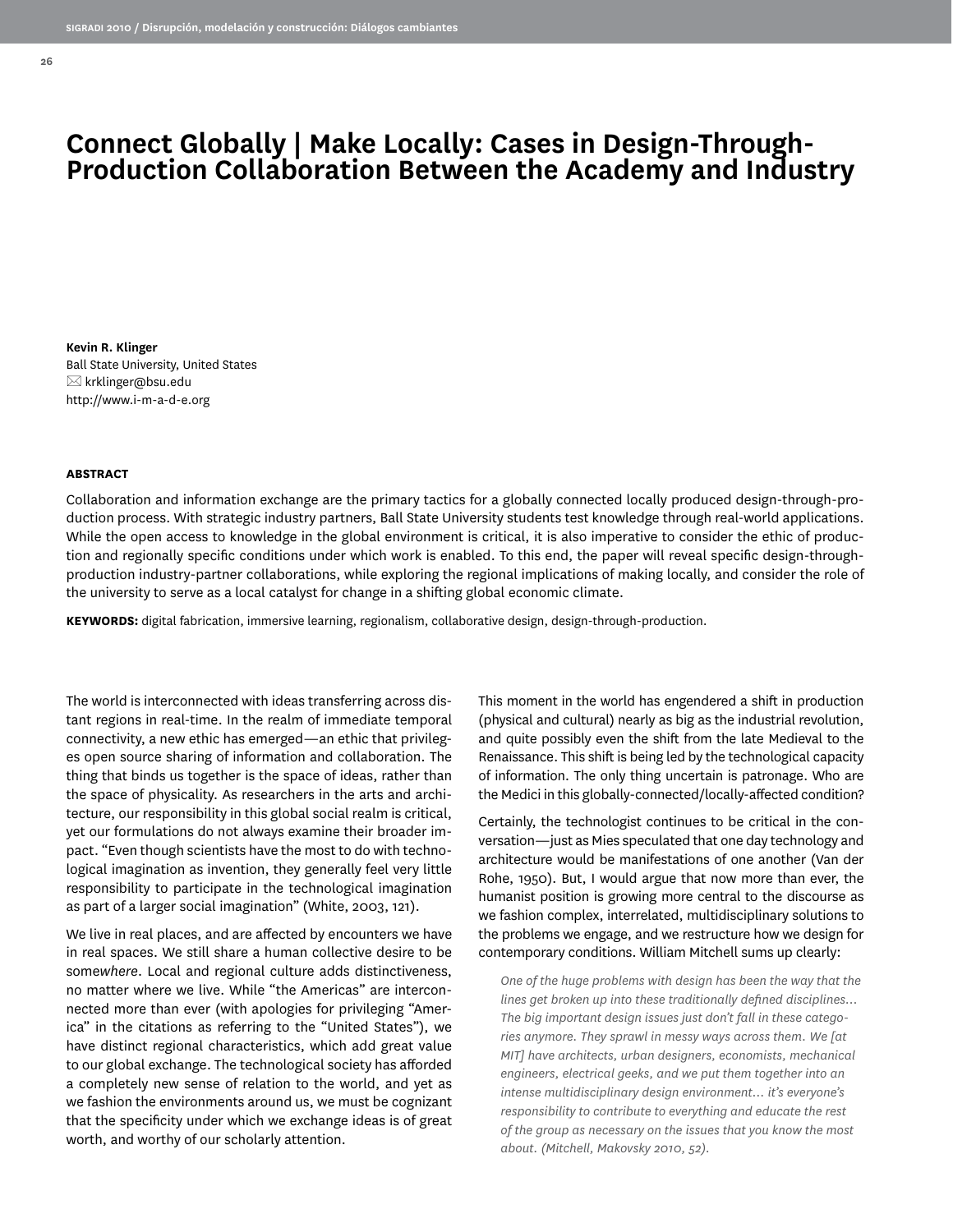## **Economic Realities, Innovation, and Culture of Making in the Middle**

The Midwest of the United States has been a productive center of manufacturing over the last decade. We make things in the middle and this has defined the culture of the Midwest for over a century. "Half of everything made in America was made in the Midwest" (Longworth, 2008, 26). "The Midwest reigned as the Silicon Valley of the industrial era. Innovation flew from fertile imaginations and invented a new economy" (Longworth, 2008, 26). At the turn of the last century, there were 170 automobile manufacturers in Indiana. Indiana was Detroit before Detroit. It is no mistake that the Indianapolis 500 became "the greatest spectacle in racing," pushing speed, performance, and innovation out of these production realities. Other industries have flourished here as well. Industrial glass flourished from the gas boom surrounding Muncie, "Hoosier Cabinets," organized all baking goods into one piece of furniture, and transformed the modern kitchen coming from many of the small communities surrounding Indiana (still today, even given global competition, Indiana is one of the top states for production in the US in the custom cabinetry industry). Other manufacturing is still around, although not nearly as productive: RV and manufactured housing industries, limestone and hardwood production, steel and other metal production and fabrication. Yet, the primary struggle with our regional industry locked into old business models is that we cannot be competitive in a world where labor costs are much lower elsewhere. To that end, the only strategy to remain competitive is based on advanced manufacturing techniques, shifting the deployment of labor into tooled-up, information driven skill sets—or put another way, to touch two of the "three T's" as articulated by Richard Florida as being central to economic development: "Technology, Talent, and Tolerance" (Florida, 2002, 249). "If the Midwest's future contains manufacturing, it will be high-end, high-tech manufacturing, demanding twoyear degrees at least." (Longworth, 2008, 173). In a way, this is the opposite of what happened during the final push of the industrial revolution noted in the great sociological treatise conducted in Muncie, Indiana entitled: "Middletown:" "Inventions and technology continue rapidly to supplant muscle and the cunning hand of the master craftsman by batteries of tireless iron men doing narrowly specialized things over and over…" (Lynd, 1929, 39). Those days in the Midwest are long gone.

### **Immersive Learning and the Role of a State Sponsored University**

*Let art out of the museum and out of the university. Deinstitutionalize it. Take off the straightjacket of philanthropic support. (White, 2003, 20-21)* Academic institutions are confronted with the challenge of their relevance to the region given new global realities. "The Heartland's growing educational deficits will continue to be one of the most serious roadblocks for the region if it is to take advantage of the coming opportunities in the globalized marketplace." (Carr, 2009, 148). Recently, an enormous amount of attention has been paid in the Midwest to rethinking community colleges in an effort to retool the workforce with new skills that are relevant to a new form of production in globally competitive markets. "Rather than fighting globalization, the Heartland must come to terms with the new reality." (Carr, 2009, p.145). But community colleges are not enough. "Longworth advocates the development of a regional identity and Midwestern think-tanks that will generate new ideas and a focus on issues common to the region. He also calls for a wholesale renovation of education and training…" (Carr, 2009, 14.). The dilemma for state schools is how to help retool the workforce, while providing the necessary diversity of knowledge and collaboration skills outlined above by William Mitchell—in essence, how to affect the Midwestern economy, while maintaining the breadth, type, and scope of research.

At Ball State University, we believe that new methods of education engaging industry directly are central to rethinking how we operate regionally in global conditions. As a state educational institution, we are bound to serve the state that supports our existence. But, we also must be open to act regionally, and share those ideas and responsibilities with nearby states, which, due to funding realities, typically act as totally separate institutions. "No real future exists except the future that the Midwest creates for itself. That future must be crafted regionally, by the Midwest acting as a single unit, not as a mélange of hostile states but as one region that shares not only a past but a future (Longworth, 2008, 245).

At Ball State University, we have a commitment to two topic areas: *immersive learning*, and *emerging media*, in other words, to cultivate information technology and engage industry directly. *Immersive learning* aims to intersect classroom activity with real world partnerships. *Emerging media*, explores the latest technology in order to prepare students for our information-driven world. In the College of Architecture and Planning, we have created our projects as design exercises that simultaneously ramp up digital technological skill sets while working with local industry partners. We believe that this formula is critical for making a regional impact.

# **Ball State University, College of Architecture and Planning and the Certificate in Digital Design and Fabrication**

At Ball State University, students have the opportunity to explore a design-through-production methodology. The projects, ReBARN, Titanium Pedestrian Bridge, and Indianapolis 500 Hall of Fame Museum resulted from *immersive learning*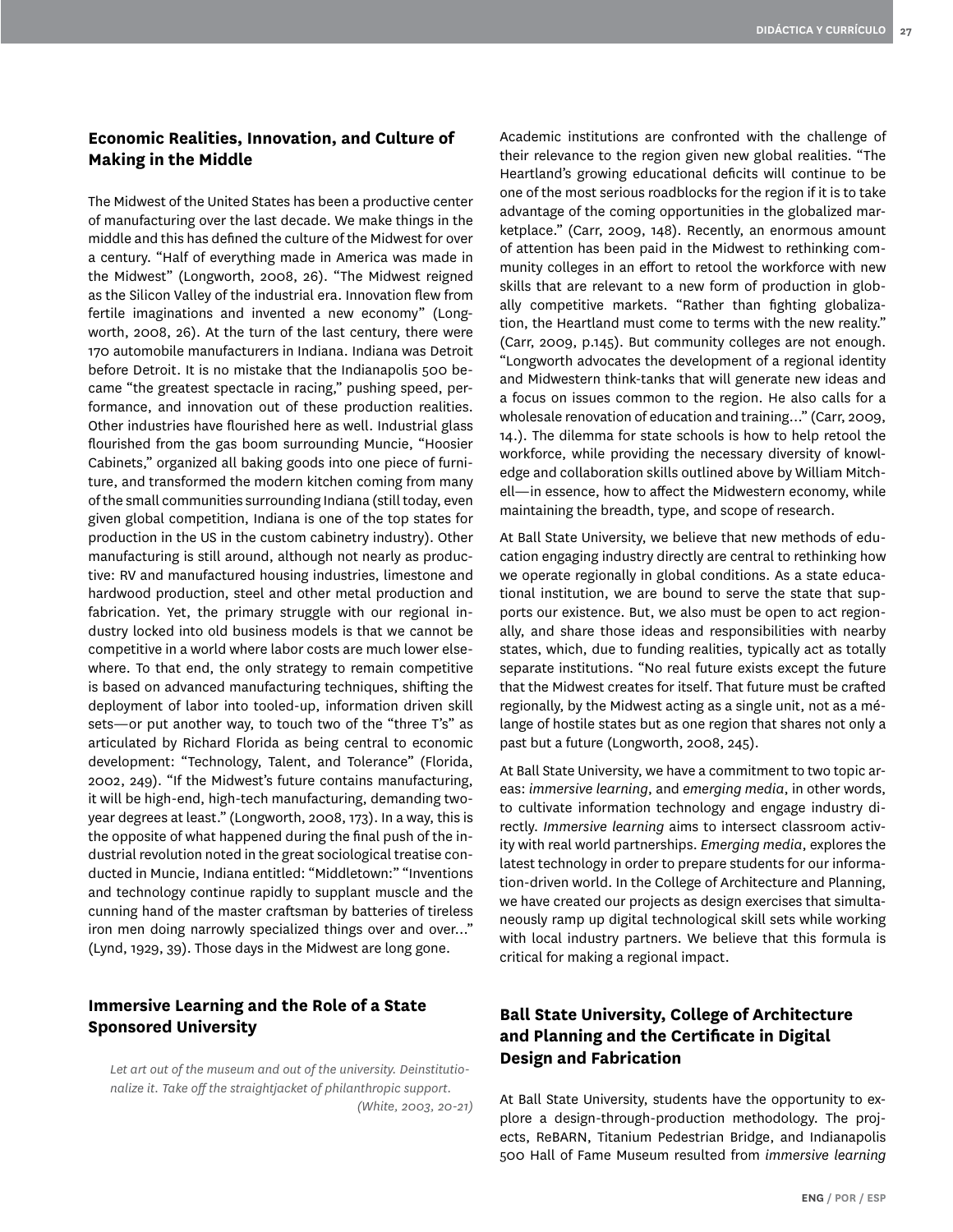courses central to our new four-course graduate certificate program in Digital Design and Fabrication.

With strategic industry partners and the support of the Institute for Digital Fabrication students test knowledge by dealing with the translation of bits into atoms, shifting scales between models, prototypes, 1:1 construction, and the development of solutions to real problems by managing a complex set of design constraints. This pedagogical method always promotes team-based design groups over sole authorship within courses as a more realistic preparation for students about to enter the profession. Information exchange is central to the realization of team objectives. Furthermore, communication and information-sharing skills are essential to keep the collaborative process productive as projects evolve by effectively managing feedback and the global exchange of ideas.

#### **Case in Design through Production: Titanium Bridge**

A digital design and fabrication seminar took on the challenge to develop entries for the Titanium Pedestrian Bridge Competition entitled "Design the Future." Our interest in this program was two-fold, it was a real project located in the Midwest (Akron, OH), and it was sponsored by the Defense Metals Technology Center whose agenda was to find more civilian uses for titanium technology. In their promotional literature, they called the Midwest: the "Metals Heartland." The competition brief states: "Where better to find skilled competitors than from Civil Engineering, Architecture, and Industrial Design departments and schools of qualified universities in the Metals Heartland of America…" This kind of informed client certainly contributes to making the case in building bridges towards a Midwestern regional identity (Fig. 1).

### **Case in Design through Production: Indianapolis 500 Hall of Fame Museum**

In a joint design studio with Professor Mahesh Senagala, students aligned in the first half of the semester into "innovation garages," or collaborative teams aimed at brainstorming innovation. The second half of the semester they organized in partnership with the Indianapolis Motor Speedway and proposed an addition to the outdated Indianapolis 500 Hall of Fame Museum (Fig. 2). The goal of the project was to deploy innovative design methodologies and fabrication techniques for a cultural institution that resonates so deeply with the Midwest's culture for production: Indiana is the home of innovation in the automotive industry. In 1852 in Kokomo, Indiana, Elwood Haynes invented one of the first successful gasolinepowered automobiles. For 100 years, the "Indy 500" has been the international proving ground for innovations in automobile technology since the invention of the motor-car.

#### **Case in Design through Production: ReBarn**

A digital design and fabrication seminar partnered with regional metal fabrication experts at Zahner Architectural Metals in Kansas City, and developed a strategy to repurpose barn siding (275 unique pieces for a total of 300,000 board feet) from a 100 year old "Pennsylvania style" barn located near Muncie, Indiana (Figs. 3 and 4). The project, developed in partnership with the mayor and local parks commission, enhances a public park along the White River in Muncie. Students and Zahner discussed this project very early in the design-through-





*Figure 1. Titanium Bridge: Ball State Scheme using 100% titanium Figure 2. Indianapolis 500 proposal, content, and team: speed + performance*